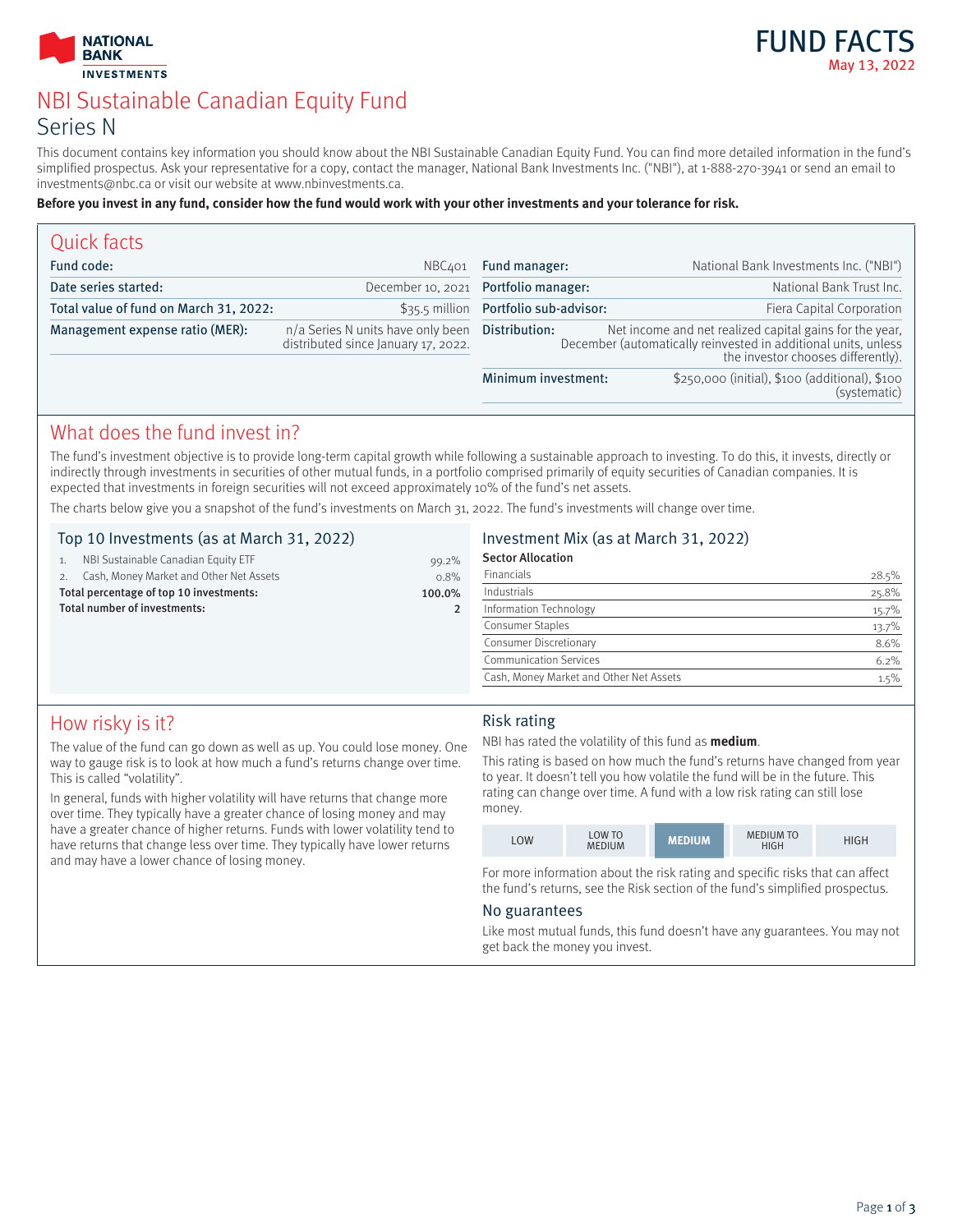



### How has the fund performed?

This section tells you how Series N units of the fund have performed since inception. Returns are after expenses have been deducted. These expenses reduce the fund's returns.

Please note that the returns presented in this section are calculated since January 17, 2022, the date Series N units began to be offered.

#### Year-by-year returns

The year-by-year returns are not available for the Series N as this series has not been in circulation or issued for a full calendar year.

#### Best and worst 3-month returns

The best and worst returns over a 3-month period for the Series N are not available as this series has not been in circulation or issued for a full calendar year of performance

#### Average return

The average return is not available for this series as Series N have only been distributed since January 17, 2022.

| Who is this fund for?<br>Investors who:<br>• are looking to invest for the long term (at least five years);<br>• wish to add a Canadian equity fund to their portfolio;<br>• wish to invest in a socially responsible way. | A word about tax<br>In general, you'll have to pay income tax on any money you make on a<br>fund. How much you pay depends on the tax laws where you live and<br>whether or not you hold the fund in a registered plan, such as a Registered<br>Retirement Savings Plan (RRSP) or a Tax-Free Savings Account (TFSA).<br>Keep in mind that if you hold your fund in a non-registered account, fund<br>distributions are included in your taxable income, whether you get them in<br>cash or have them reinvested. |
|----------------------------------------------------------------------------------------------------------------------------------------------------------------------------------------------------------------------------|------------------------------------------------------------------------------------------------------------------------------------------------------------------------------------------------------------------------------------------------------------------------------------------------------------------------------------------------------------------------------------------------------------------------------------------------------------------------------------------------------------------|
|                                                                                                                                                                                                                            |                                                                                                                                                                                                                                                                                                                                                                                                                                                                                                                  |

### How much does it cost?

The following tables show the fees and expenses you could pay to buy, own and sell Series N units of the fund. The fees and expenses – including any commissions – can vary among series of the fund and among funds. Higher commissions can influence representatives to recommend one investment over another. Ask about other funds and investments that may be suitable for you at a lower cost.

#### 1. Sales Charges

There are no charges when you purchase your units through NBI.

#### 2. Fund expenses

You don't pay these expenses directly. They affect you because they reduce the fund's returns. The fund's expenses are made up of the management fee, operating expenses (including the fixed administration fee) and trading costs. The series' annual management fee is 0.20% and fixed administration fee is 0.14% of the series' value. Because the Series N units have only been distributed since January 17, 2022, its operating expenses and trading costs are not yet available.

#### More about the trailing commission

The trailing commission is an ongoing commission. It is paid for as long as you own the fund. It is for the services and/or advice that your representative and their firm provide to you.

NBI pays the trailing commission to your representative's firm. It is paid from the fund's service fees and is based on the value of your investment. The rate for this series of the fund is up to 0.51% of the value of your investment each year. This equals \$5.10 each year for every \$1,000 invested.

#### 3. Other fees

You may have to pay other fees when you buy, hold, sell, switch or convert units of the fund.

| Fee                    | What you pay                                                                                                                                                                                                                                                         |       |  |
|------------------------|----------------------------------------------------------------------------------------------------------------------------------------------------------------------------------------------------------------------------------------------------------------------|-------|--|
| Short-term trading fee | 2% of the value of the units you redeem or switch within 90 days of purchase may be charged by NBI. This fee goes to the fund.                                                                                                                                       |       |  |
| Service fees           | Series N units are only offered to investors who use the NBI Private Wealth Management Service. You pay the service fees directly to NBI<br>according to a declining scale based on the total market value of your investments. The applicable rates are as follows: |       |  |
|                        | First \$250,000                                                                                                                                                                                                                                                      | 1.50% |  |
|                        | Next \$250,000                                                                                                                                                                                                                                                       | 0.85% |  |
|                        | In excess of $$500,000$                                                                                                                                                                                                                                              | 0.75% |  |
| Other fees             | Registered Account termination fee, only if the registered investment account is with NBI.                                                                                                                                                                           | \$100 |  |